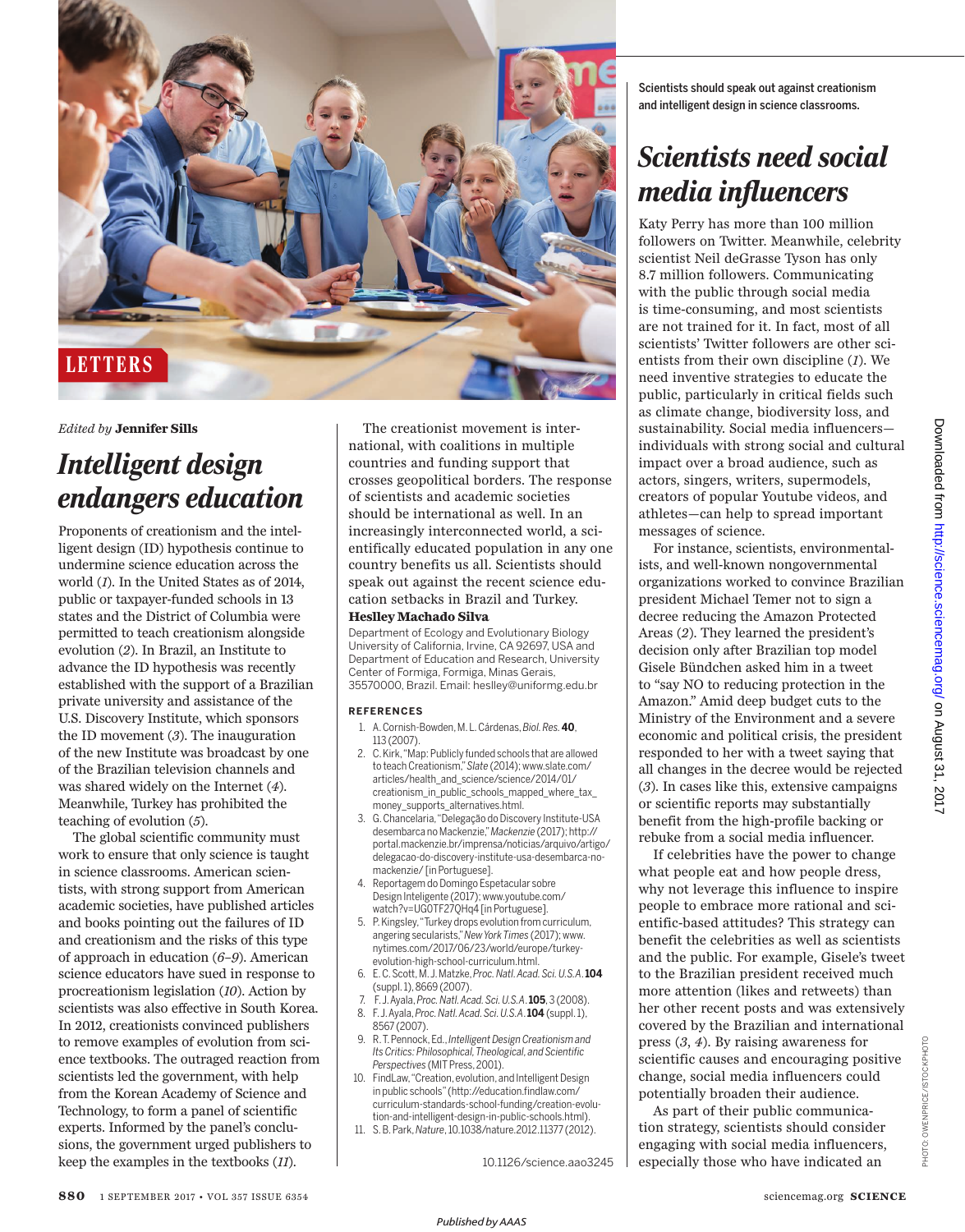interest in promoting science. Scientists should propose a mutually beneficial partnership, in which they provide facts, findings, and arguments that can be used to accurately spread scientific messages, and those with social media followings spread the information to a wide audience. In a world of "alternative facts," a powerful voice—or tweet—can help to improve the communication gap between scientists and the public.

#### **Mauro Galetti\* and Raul Costa-Pereira**

São Paulo State University (UNESP), Rio Claro, 13506-900 SP, Brazil.

\*Corresponding author. Email: mgaletti@rc.unesp.br

#### **REFERENCES**

- 1. Q. Ke, Y.-Y. Ahn, C. R. Sugimoto, *PLOS ONE* **12**, e0175368 (2017).
- 2. D. Phillips,"Brazil's plan to roll back environment laws draws fire:'The danger is real,'"*The Guardian* (2016).
- 3. J.Watts,"Brazil's president announces plan to protect forest–after plea from Gisele,"*The Guardian* (2017).
- 4. "Amazônia: Temer diz a Gisele Bündchen que vetou reduzir área de preservação" (2017); http://g1.globo.com/politica/noticia/ temer-anuncia-a-gisele-bundchen-no-twitter-veto-atrechos-de-mp-que-beneficiavam-desmatadores.ghtml **[in Portuguese].**

10.1126/science.aao1990

## *Yachay's promise*

In his News In Depth story "Turmoil imperils research university in Andes" (28 July, p. 340), E. Rodríguez Mega reported the frustrations of the recently dismissed administrators at Yachay Tech University in Ecuador. These administrators, as well as the rector (author C.C.-C.), all signed contracts indicating that they could be dismissed at any time. As members of the new leadership team, we write to express our confidence in the future of Yachay Tech University.

We are working to make Yachay Tech a world-class public research university that will help Ecuador to become a knowledge-based economy. Yachay is the first residential campus in the country. It is free to attend and has need-blind admissions. Each of its five schools consists of two departments, one concentrating on basic science and the other focusing on technology and engineering. All students receive common science, technology, engineering and mathematics training in the first 2 years and then 3 years of specialized instruction in English. We aim to hire only researchactive faculty (100% with Ph.D. degrees) and to maintain a low student-to-faculty ratio that can support education through research from the undergraduate to postdoctoral levels (*1*).

In addition to our current programs,

we are developing subject Ph.D.s as well as interdisciplinary research programs in biodiversity, energy, nanotechnology, biomedicine, computational chemistry, physics, biology, geology, and high-performance computing (we currently use the only supercomputer in Ecuador). We are in the process of developing an ecosystem of innovation, driven by projects of critical importance to Ecuador and the Andean region, including a strong connection with the industry. The university is cooperating with several national research institutes in a joint effort to increase the concentration of researchers in the "city of knowledge" that is being built around the university (*2*).

The newly elected president of Ecuador, Lenin Moreno, has reiterated his commitment to the success of Yachay Tech University as an important project for the country (*3*), despite the economic challenges that the country is facing. We hereby express our commitment to continue creating a research-intensive university of the highest academic standards in collaboration with institutions from around the world.

### **Carlos Castillo-Chavez,\* Patricio Ponce, Jürgen Reichardt, Spiros Agathos, Paul Arellano, Andreas Griewank, Ernesto Medina, Hortencia Rodriguez, Edgar J. Patiño**

Yachay Tech University, Hacienda San José, Urcuqui, 100650, Ecuador.

\*Corresponding author. Email: ccchavez@asu.edu

#### **REFERENCES**

- 1. Universidad Yachay Tech (www.yachaytech.edu.ec/wpcontent/uploads/2017/08/Oferta-Academica-EN.pdf).
- 2. YachayTech Partners (www.yachaytech.edu.ec/en/ about/partners/).
- 3. Noticiero El Gobierno Informa Nro. 006 10/07/2017 (www.youtube.com/watch?v=kTG0MBsNodc&feature=y outu.be&t=806) [in Spanish].

10.1126/science.aao5451

## **TECHNICAL COMMENT ABSTRACTS**

Comment on "Active sites for CO $_{\textrm{\tiny{2}}}$  hydrogenation to methanol on Cu/ZnO catalysts"

### **Junji Nakamura, Tadahiro Fujitani, Sebastian Kuld, Stig Helveg, Ib Chorkendorff, Jens Sehested**

Kattel *et al*. (Reports, 24 March 2017, p. 1296) report that a zinc on copper surface undergoes oxidation to zinc oxide/copper (ZnO/Cu) during carbon dioxide (CO<sub>2</sub>) hydrogenation to methanol and conclude that the Cu-ZnO interface is the active site for methanol synthesis. Similar experiments conducted two decades ago by Fujitani and Nakamura *et al*. demonstrated that Zn is attached to formate rather than being fully oxidized.

Full text: dx.doi.org/10.1126/science.aan8074

Response to Comment on "Active sites for CO $_{\textrm{\tiny{2}}}$  hydrogenation to methanol on Cu/ZnO catalysts"

## **Shyam Kattel, Pedro J. Ramírez, Jingguang G. Chen, José A. Rodriguez, Ping Liu**

In their Comment on our recent Report, Nakamura *et al*. argue that our x-ray photoelectron spectroscopy (XPS) analysis was affected by the presence of formate species on the catalyst surface. This argument is not valid because the reactant gases were evacuated at temperatures from 525 to 575 K, conditions under which formate is not stable on the catalyst surface. An analysis of the XPS results obtained after exposing zinc oxide/copper (111) [ZnO/ Cu(111)] surfaces to hydrogen (H $_{\textrm{\tiny{2}}}$ ) and mixtures of carbon dioxide (CO $_2$ )/H $_2$ show an absence of carbon (C) 1s signal, no asymmetries in the oxygen (O) 1s peak, and a Zn:O intensity close to 1:1. Thus, the most active phase of these catalysts contained a ZnO-Cu interface.

Full text: dx.doi.org/10.1126/science.aan8210

## **NEXTGEN VOICES: SUBMIT NOW Science for human rights**

Add your voice to *Science*! Our new NextGen VOICES survey is now open:

Human rights include civil, political, economic, social, and cultural rights. Briefly describe the human rights most relevant to your field. Then, describe how applications of knowledge in your field (information, methodologies, services, and/or products) support those human rights.

### To submit, go to www.sciencemag.org/news/nextgen-voices

Deadline for submissions is 8 September. A selection of the best responses will be published in the 6 October issue of *Science*. Submissions should be 100 words or less. Anonymous submissions will not be considered.